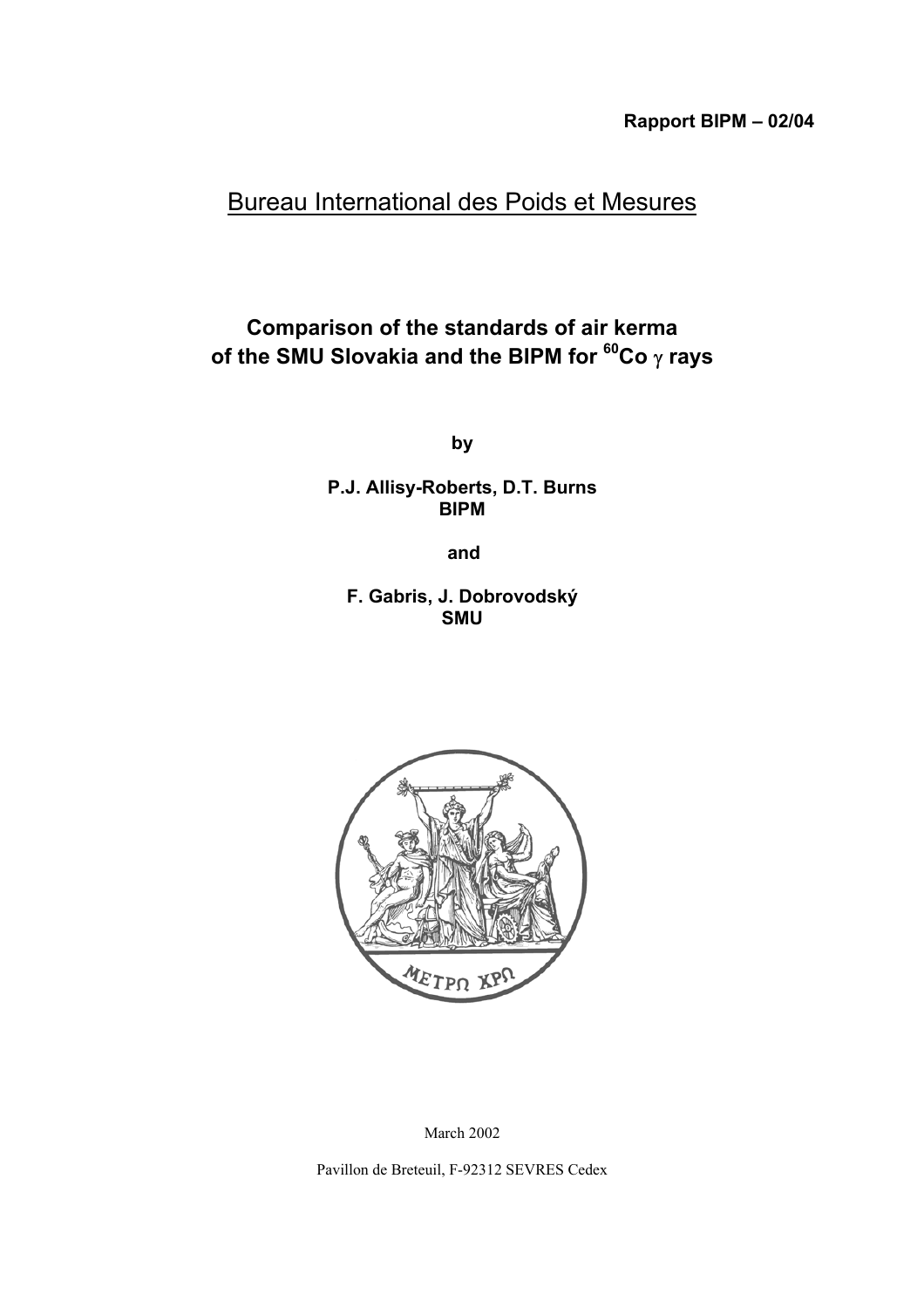# **Comparison of the standards of air kerma of the SMU Slovakia and the BIPM for 60Co** γ **rays**

by P.J. Allisy-Roberts\*, D.T. Burns\*, F. Gabris\*\* and J. Dobrovodský\*\*

\*Bureau International des Poids et Mesures, F-92312 Sèvres Cedex \*\*Slovenský Metrologický Ústav, Bratislava, Slovakia

#### **Abstract**

A comparison of the standards of air kerma of the Slovenský Metrologický Ústav (SMU) and of the Bureau International des Poids et Mesures (BIPM) has been carried out in  ${}^{60}$ Co radiation. It shows that the SMU and BIPM standards agree to 0.33 %, which is compatible with the comparison uncertainty.

#### **1. Introduction**

A comparison of the standards of air kerma of the Slovenský Metrologický Ústav (SMU), Bratislava, Slovakia, and of the Bureau International des Poids et Mesures (BIPM), has been carried out in  ${}^{60}$ Co radiation. The SMU standard of air kerma is a graphite cavity ionization chamber constructed at the Országos Mérésügyi Hivatal (OMH), Budapest, Hungary (type ND1005/A, serial number 8111), details of which are given in section 3 of this report. The BIPM air kerma standard is described in [1]. The comparison took place at the BIPM in September 2000. The results obtained with the two standards agree to 0.33 %, which is compatible with the uncertainty (0.27 %) of the comparison.

#### **2. Conditions of measurement**

The air kerma is determined at the BIPM under the following conditions [2]:

- the distance from source to reference plane is 1 m;
- the field size in air at the reference plane is 10 cm  $\times$  10 cm, the photon fluence rate at the centre of each side of the square being 50 % of the photon fluence rate at the centre of the square.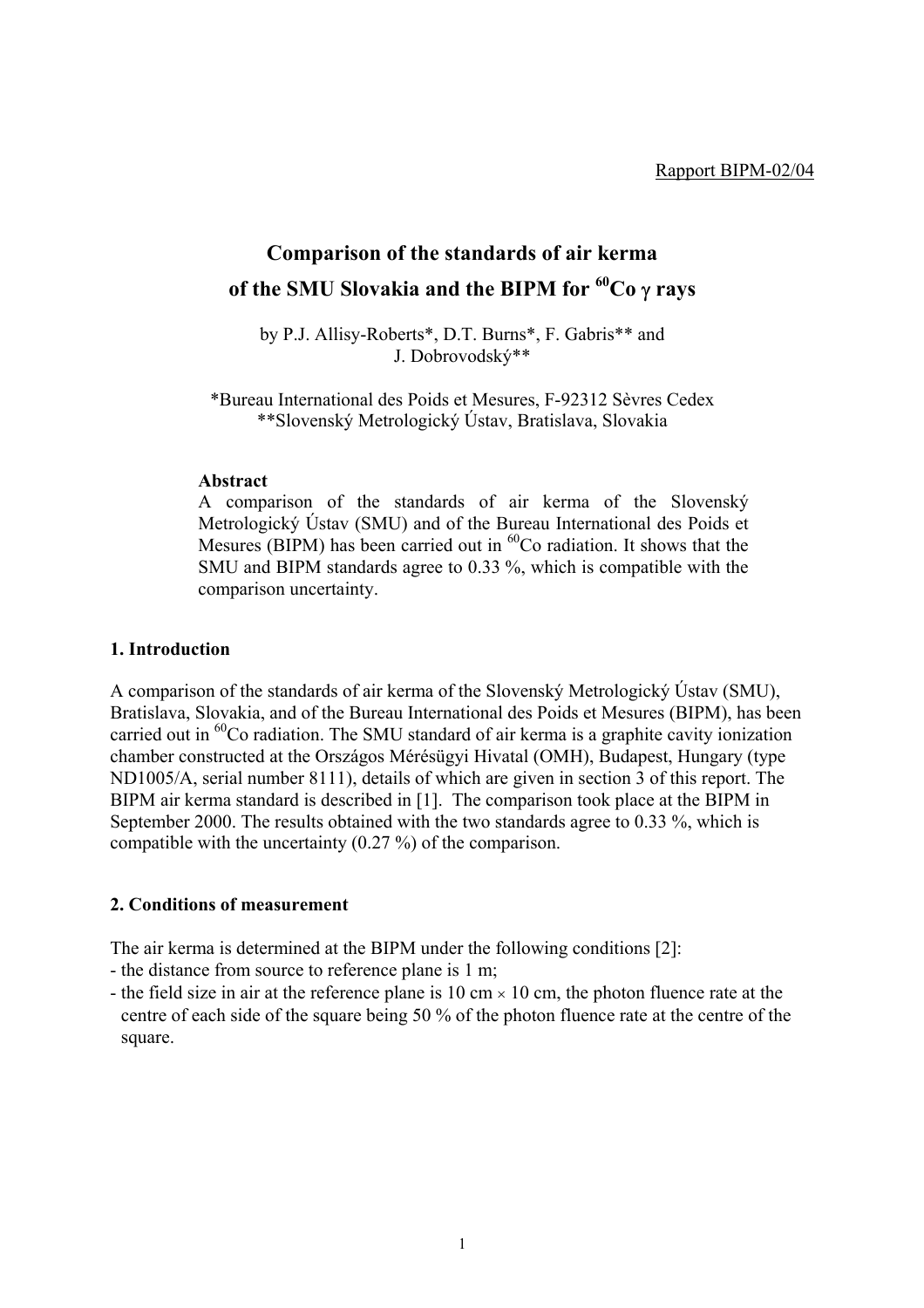### **3. Determination of the air kerma**

The air kerma rate is determined by

$$
\dot{K} = \frac{I}{m} \frac{W}{e} \frac{1}{1 - \overline{g}} \left( \frac{\mu_{\text{en}}}{\rho} \right)_{\text{a,c}} \overline{s}_{\text{c,a}} \prod k_i \tag{1}
$$

where

| I/m            | is the ionization current per unit mass of air measured by the standard,      |
|----------------|-------------------------------------------------------------------------------|
| W              | is the average energy spent by an electron of charge e to produce an ion pair |
|                | in dry air,                                                                   |
| $\overline{g}$ | is the fraction of electron energy lost by bremsstrahlung,                    |

 $(\mu_{en}/\rho)_{a,c}$  is the ratio of the mean mass-energy absorption coefficients of air and graphite,

 $\bar{s}_{c,a}$  is the ratio of the mean stopping powers of graphite and air,

 $\prod k_i$  is the product of the correction factors to be applied to the standard.

The main characteristics of the SMU primary standard are given in Table 1.

| Type            | ND1005/A - 8111                          |                                      |  |  |
|-----------------|------------------------------------------|--------------------------------------|--|--|
|                 |                                          | Nominal values                       |  |  |
| Chamber         | Outer height / mm                        | 19                                   |  |  |
|                 | Outer diameter / mm                      | 19                                   |  |  |
|                 | Inner height / mm                        | 11                                   |  |  |
|                 | Inner diameter / mm                      | 11                                   |  |  |
|                 | Wall thickness / mm                      | 4                                    |  |  |
| Electrode       | Diameter / mm                            | 2                                    |  |  |
|                 | Height / mm                              | 10                                   |  |  |
| Volume          | Air cavity / $cm3$                       | 1.0185                               |  |  |
|                 | relative standard<br>uncertainty / $cm3$ | 0.0019                               |  |  |
| Wall            | Material                                 | ultrapure graphite                   |  |  |
|                 | Density / $(g \cdot cm^{-3})$            | 1.71                                 |  |  |
|                 | Impurity fraction                        | $\leq$ 1.5 $\times$ 10 <sup>-4</sup> |  |  |
| Applied tension | Voltage / V                              | 300                                  |  |  |

| Table 1. Characteristics of the SMU standard of air kerma |  |  |  |
|-----------------------------------------------------------|--|--|--|
|                                                           |  |  |  |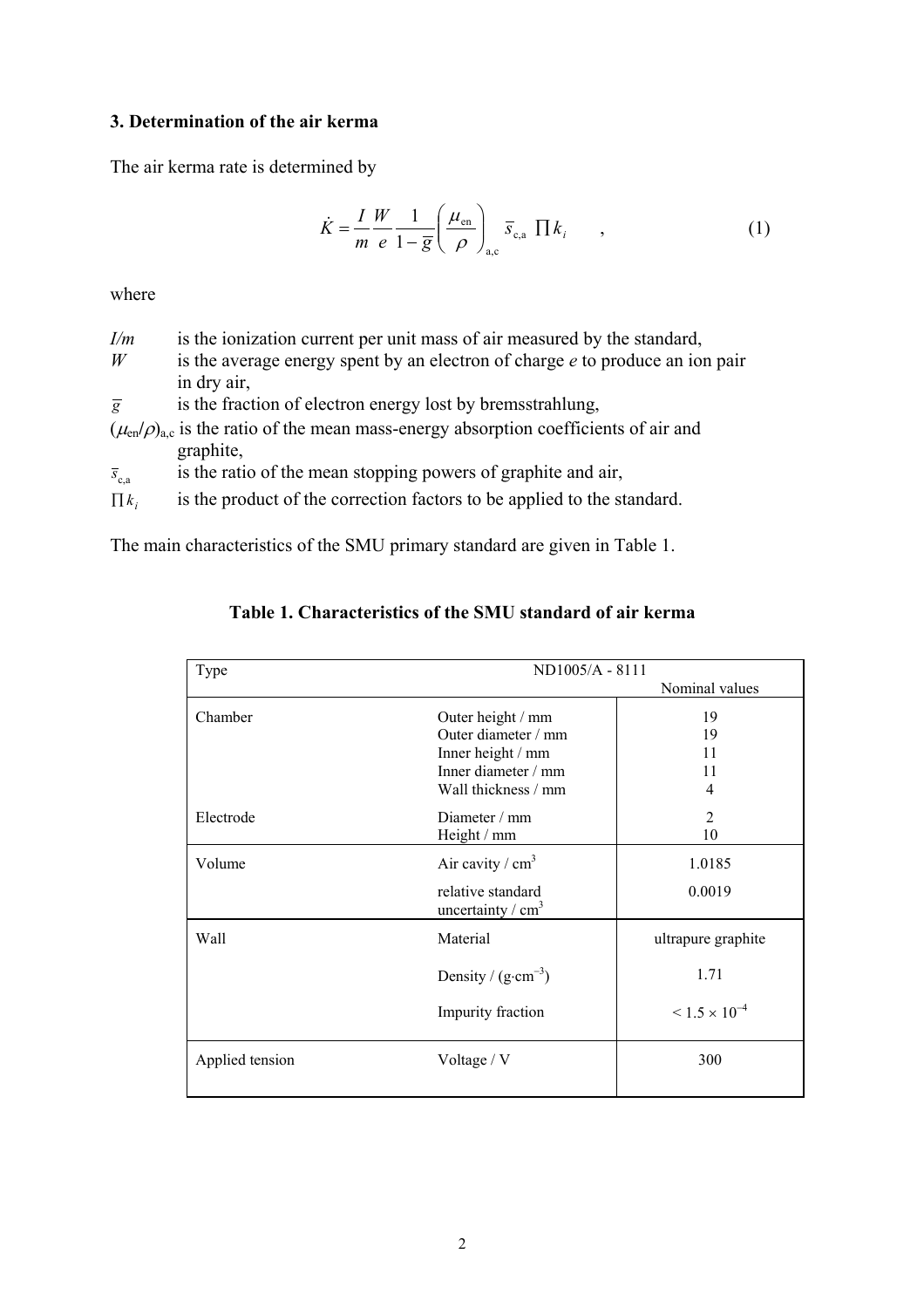#### **4. Experimental results**

Data concerning the various factors entering in the determination of air kerma in the  ${}^{60}Co$ beam using the two standards are shown in Table 2. They include the physical constants [3], the correction factors entering in (1), the volume of each chamber cavity and the associated uncertainties [2]. Also shown are the components of the relative standard uncertainty in the ratio  $R_K = \dot{K}_{\text{SMU}} / \dot{K}_{\text{BIPM}}$ .

|                          |                                                              | <b>BIPM</b> |                | relative $\overline{^{(1)}}$ | <b>SMU</b> |                | relative $\overline{^{(1)}}$ |       | $R_K$ relative <sup>(1)</sup> |
|--------------------------|--------------------------------------------------------------|-------------|----------------|------------------------------|------------|----------------|------------------------------|-------|-------------------------------|
|                          |                                                              | values      |                | standard                     | values     |                | standard                     |       | standard                      |
|                          |                                                              |             |                | uncertainty/ %               |            |                | uncertainty $/$ %            |       | uncertainty / %               |
|                          |                                                              |             | $S_{1}$        | $u_i$                        |            | $S_1$          | $u_i$                        | $S_1$ | $u_i$                         |
|                          | <b>Physical constants</b>                                    |             |                |                              |            |                |                              |       |                               |
|                          | $\rho_{\text{air}}$ dry air density / kg·m <sup>-3 (2)</sup> | 1.293 0     |                | 0.01                         | 1.293 0    |                | 0.01                         |       |                               |
|                          | $(\mu_{\rm en}/\rho)_{\rm a.c}$                              | 0.998 5     |                | 0.05                         | 0.998 5    |                | 0.05                         |       |                               |
|                          | $\overline{s}_{c,a}$ stopping power ratio                    | 1.0010      |                |                              | 1.0010     |                |                              |       |                               |
|                          | $W/e / (J C^{-1})$                                           | 33.97       |                | 0.11                         | 33.97      |                | 0.11                         |       |                               |
|                          | $\overline{g}$ fraction of energy lost by                    | 0.0032      |                | 0.02                         | 0.0032     |                | 0.02                         |       |                               |
|                          | bremsstrahlung                                               |             |                |                              |            |                |                              |       |                               |
|                          | <b>Correction factors</b>                                    |             |                |                              |            |                |                              |       |                               |
| $k_{\rm s}$              | recombination losses                                         | 1.0015      | 0.01           | 0.01                         | 1.0017     | 0.01           | 0.03                         | 0.01  | 0.03                          |
| $k_{\rm h}$              | humidity                                                     | 0.9970      | $\blacksquare$ | 0.03                         | 0.9970     | $\blacksquare$ | 0.03                         |       |                               |
| $k_{\rm st}$             | stem scattering                                              | 1.0000      | 0.01           | $\blacksquare$               | 0.9997     | 0.01           |                              | 0.01  |                               |
| $k_{\rm at}$             | wall attenuation                                             | 1.0398      | 0.01           | 0.04                         |            |                |                              |       |                               |
| $k_{\rm sc}$             | wall scattering                                              | 0.9720      | 0.01           | 0.07                         | 1.0109     | 0.02           | 0.10                         | 0.02  | 0.13                          |
| $k_{\rm CEP}$            | mean origin of electrons                                     | 0.9922      |                | 0.01                         |            |                |                              |       |                               |
| $k_{\rm an}$             | axial non-uniformity                                         | 0.9964      |                | 0.07                         | 0.9998     |                | 0.01                         |       | 0.07                          |
| $k_{\rm m}$              | radial non-uniformity                                        | 1.0016      | 0.01           | 0.02                         | 1.0003     | $\overline{a}$ | 0.01                         | 0.01  | 0.02                          |
| Measurement of $I/v\rho$ |                                                              |             |                |                              |            |                |                              |       |                               |
| $\mathcal V$             | volume / $cm3$                                               | 6.8028      | 0.01           | 0.03                         | 1.0185     | 0.19           | 0.10                         | 0.19  | 0.10                          |
| Ι                        | ionization current                                           |             | 0.01           | 0.02                         |            | 0.02           | 0.04                         | 0.02  | 0.04                          |
|                          | Uncertainty                                                  |             |                |                              |            |                |                              |       |                               |
|                          | quadratic summation                                          |             | 0.03           | 0.17                         |            | 0.19           | 0.20                         | 0.19  | 0.19                          |
|                          | combined uncertainty                                         |             | 0.17           |                              |            | 0.27           |                              |       | 0.27                          |

#### **Table 2. Physical constants and correction factors entering in the determination of air kerma and their estimated relative standard uncertainties** in the BIPM <sup>60</sup>Co beam

(1) Expressed as one standard deviation.

 $s_i$  represents the relative standard Type A uncertainty, estimated by statistical methods;

 $u_i$  represents the relative standard Type B uncertainty, estimated by other means.

(2) At 101 325 Pa and 273.15 K.

The correction factors for the SMU standard were determined at the SMU [4]. Some measurements concerning the effect of ion recombination and the effect of attenuation and scatter in the chamber walls were also made in the BIPM beam.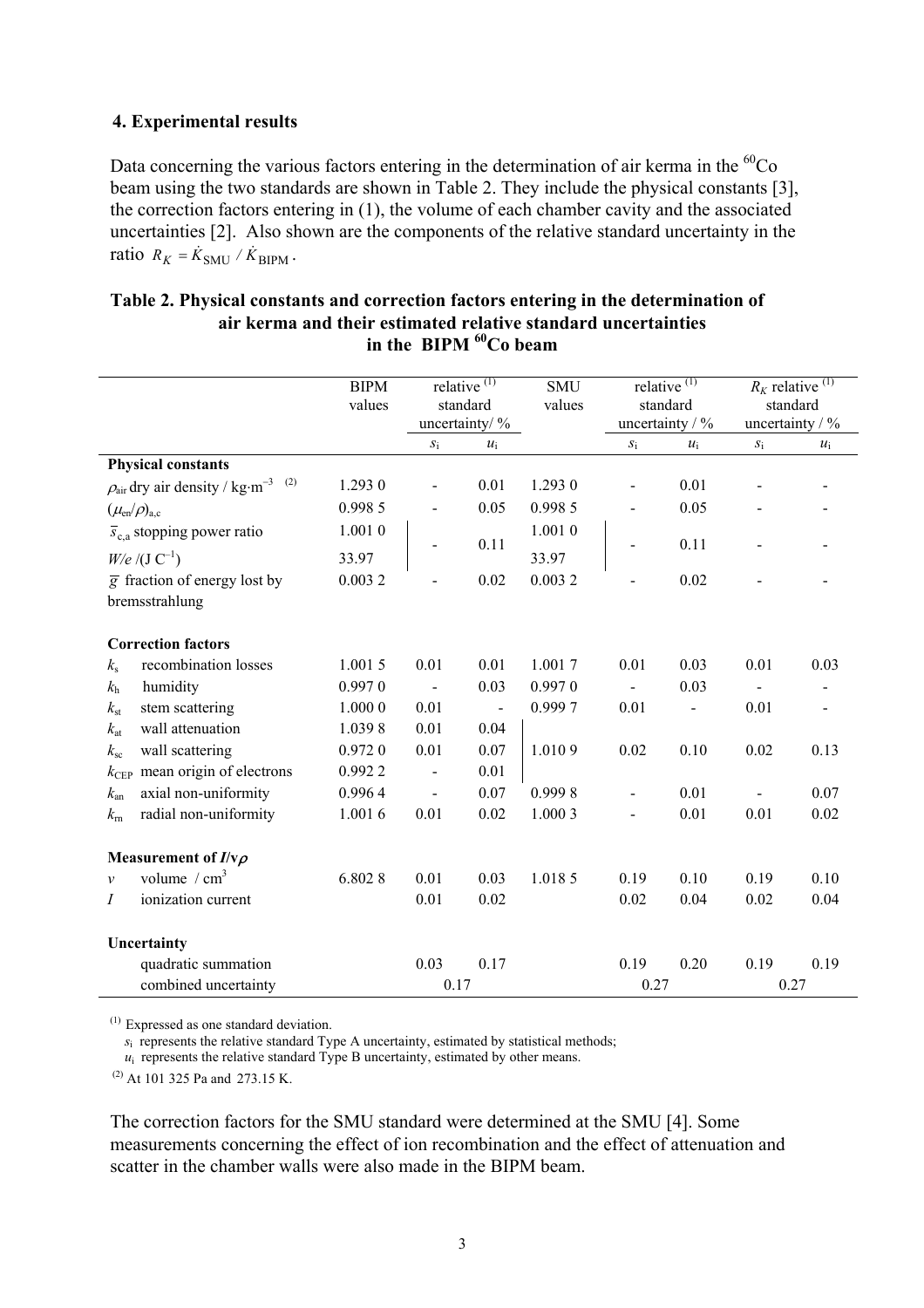The ratio of the ionization currents obtained with applied voltages of 300 V and 100 V (both polarities in each case) was measured for a series of four different air kerma rates in the BIPM  $60^{\circ}$ Co beam. The resultant linear fit identified an ion recombination effect at 300V identical to that previously determined at the BIPM for this chamber type. Consequently, the correction *k*<sup>s</sup> of 1.0017 (0.0001) for ion recombination was applied to the SMU standard in the BIPM beam. Figure 1 shows the experimental determination. As this correction is primarily for initial recombination, a similar correction would be expected to apply at the SMU although a larger correction would be appropriate for an air kerma rate in excess of 5 mGy  $s^{-1}$ .



**Figure 1 Recombination effect for SMU primary standard** 

The procedure of adding graphite to the walls of the cavity chamber is used to determine the attenuation in the walls and the scatter correction at the SMU. The value obtained, 1.0109 (0.0010), agrees with that measured by the SMU method at the BIPM for a transfer standard of the same shape and size. However, this method is discussed further in the next section.

An additional correction factor  $k_{\text{rn}}$  for the radial non-uniformity of the BIPM beam over the section of the SMU standard has been estimated from [5]; its numerical value is 1.0003.

The volume of the standard was re-measured at the SMU subsequent to some repairs. A comparison made with another laboratory agreed with the new value for the volume of 1.0185 cm<sup>3</sup> within the estimated uncertainty of 0.19 %.

The result of the comparison  $R_K = \dot{K}_{SMU} / \dot{K}_{BIPM}$  is given in Table 3. The  $\dot{K}_{BIPM}$  value is the mean of measurements that were performed over a period of one month before and after the present comparison. The ratio of the values of the air kerma rate determined by the SMU and the BIPM standards is 1.0033 with a combined standard uncertainty, *u*c, 0.0027. Some of the uncertainties in  $\dot{K}$  which appear in both the BIPM and the SMU determinations (such as air density,  $W/e$ ,  $\mu_{en}/\rho$ ,  $\bar{g}$ ,  $\bar{s}_{ca}$  and  $k_h$ ) cancel when evaluating the uncertainty of  $R_K$ .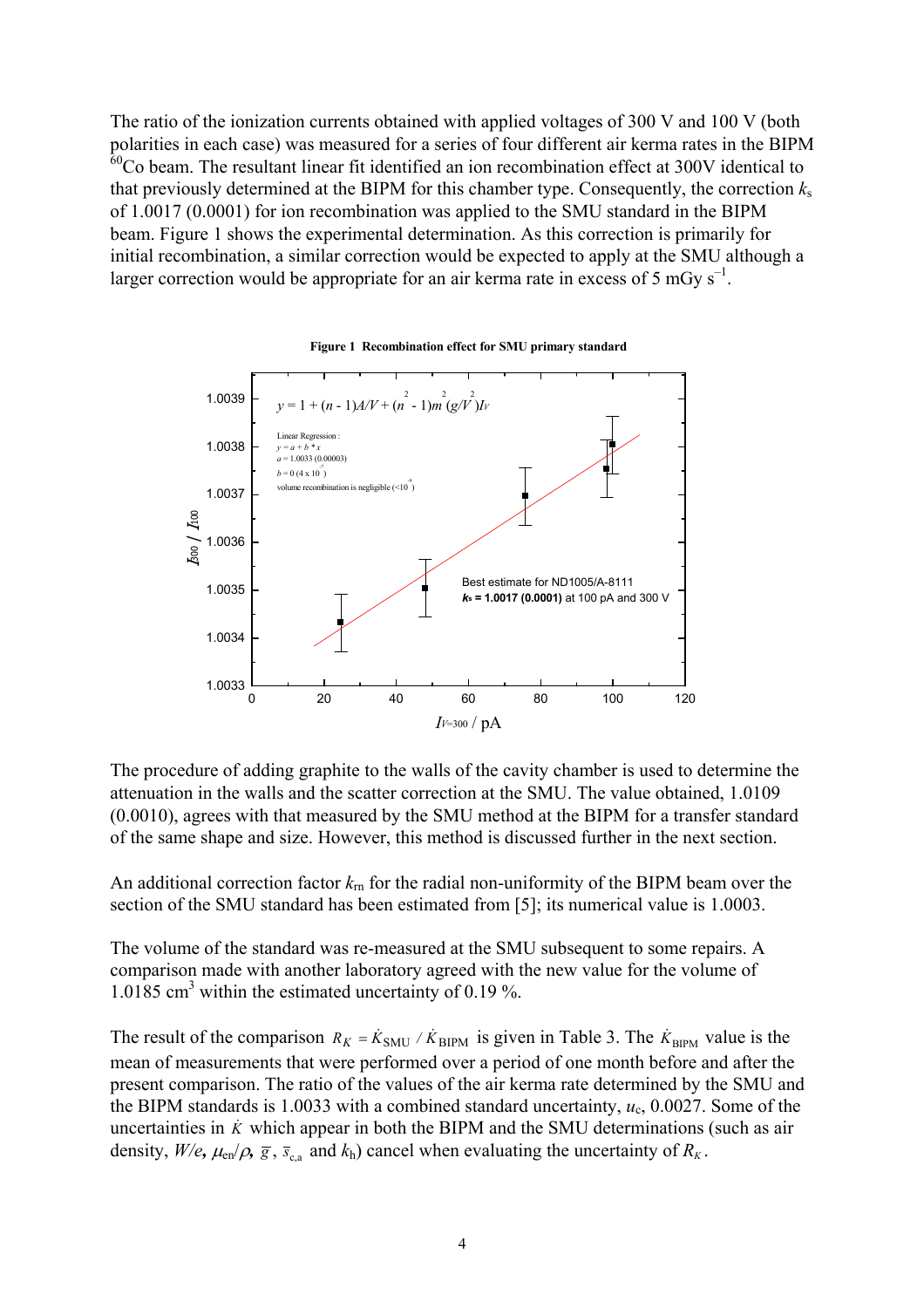| $\dot{K}_{\text{SMU}}^{(1)}/(\text{mGy·s}^{-1})$ | $\dot{K}_{\text{BIPM}}^{(1)}/(\text{mGy-s}^{-1})$ | $R_K$  | $u_{\rm c}$ |
|--------------------------------------------------|---------------------------------------------------|--------|-------------|
| 3.123 94                                         | 3.113.54                                          | 1.0033 | 0.0027      |

**Table 3. Results of the SMU-BIPM comparison of standards of air kerma**

<sup>(1)</sup> The  $\dot{K}$  values refer to an evacuated path length between source and standard and are given at the reference date of 2000-01-01, 0h UT where the half life of <sup>60</sup>Co is taken as 1 925.5 days ( $u = 0.5$  days) [6].

#### **6. Discussion**

For more than 10 years there have been intensive discussions on wall correction factors for cavity ionization chambers determined with an experimental extrapolation method versus those calculated using Monte Carlo methods [7-9]. There has also been considerable debate over the corrections for non-uniformity and the point of measurement [10, 11].

The majority of the NMIs currently use wall correction factors that have been determined by the linear extrapolation method. Both experimental and theoretical results have been provided in recent years which strongly support the validity of calculated wall correction factors and these calculated values differ significantly from those obtained by linear extrapolation of experimental data to zero wall thickness. This is particularly the case for the cylindrical cavity chambers, such as the ND 1005, that are used as primary air kerma standards by some national metrology institutes (NMIs). In some cases, the differences amount to 50 % of the correction itself [12].

During the 14th CCRI(1) meeting in 1999, the various approaches for determining wall and axial non-uniformity correction factors for graphite cavity standards were discussed in detail [13]. It became apparent that several NMIs were actively re-evaluating their correction factors for  ${}^{60}$ Co air kerma standards including their uncertainties at the time of the meeting. It was agreed to set up a working group (WG) to study the implications of using correction factors for <sup>60</sup>Co air kerma standards based on Monte Carlo methods. The members of the WG included the BNM-LNHB, NIST, NMi, NPL and the BIPM. The NRC agreed to act as a consultant and submit to the working group a paper that it intended to publish on this topic. Furthermore it was decided that before publishing results in the key comparison database (KCDB), which shows the degrees of equivalence between the NMIs (Appendix B of the MRA), the BIPM would ask the NMIs to review their uncertainty budgets for air kerma standards in  ${}^{60}Co$  gamma radiation. It was further suggested that the method of determining the correction factors (e.g. Monte Carlo or experimental) should be identified in the KCDB together with a statement on the implications of differences between the two methods with respect to the uncertainty [13].

The debate continued during the 15th CCRI(I) meeting in 2001 and several NMIs produced working documents [12, 14-16] describing the work undertaken since the 1999 meeting. Significant contributions were made to the debate on wall correction factors for cavity chambers. As a consequence, it was agreed that the WG evaluate the information available and make recommendations on the procedure to ensure that the results to be entered in the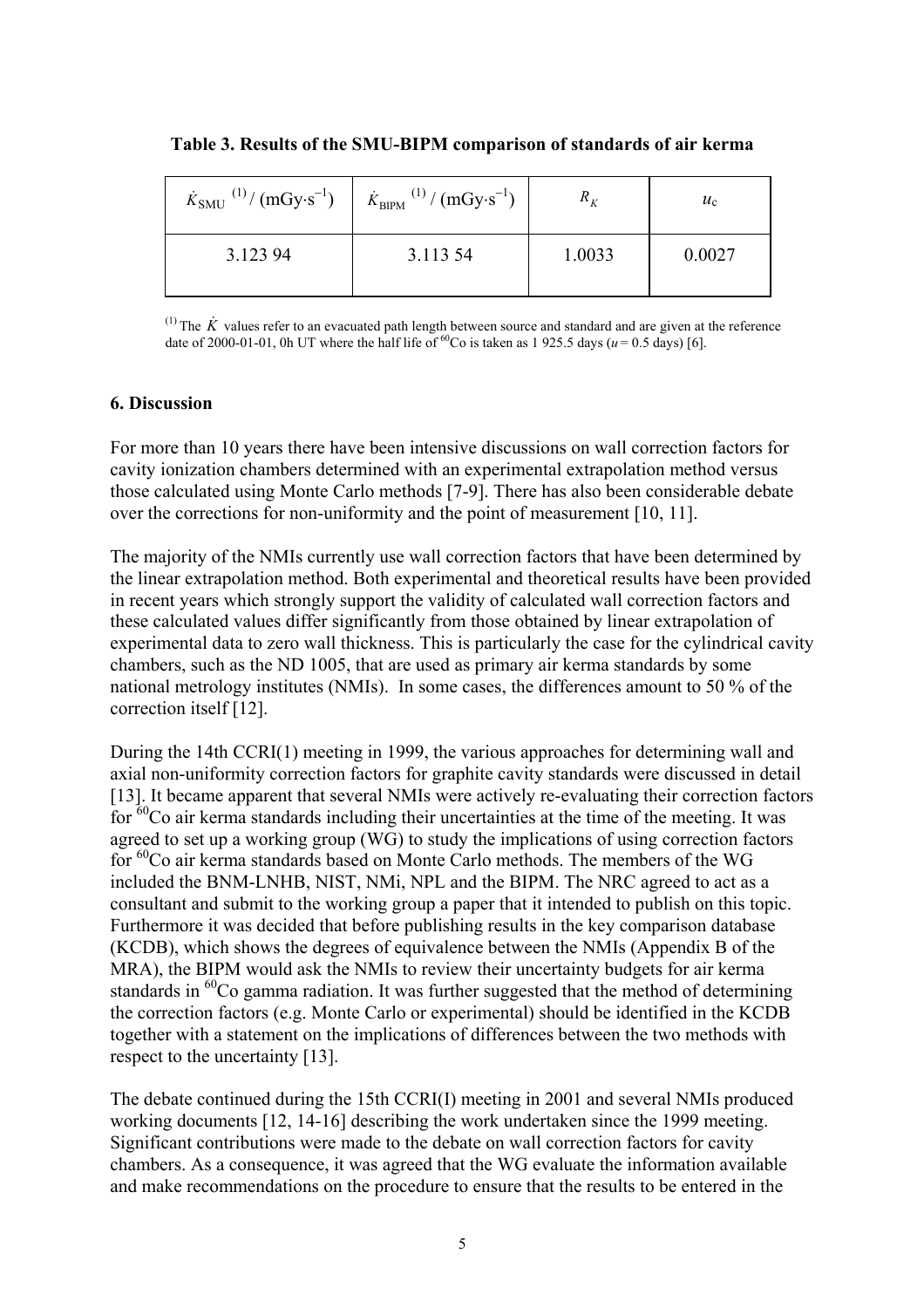KCDB are valid. A draft report is in progress and will be distributed to all NMIs who have made comparisons of their primary standards with the BIPM.

The results of comparisons at the BIPM with standards of the same type as that of the SMU are given in Table 4 and shown in Figure 2 (in green). The OMH has recently declared a new value for its air kerma standard. There appear to be two groups of results, each of which is self-consistent within the estimated uncertainties, but different from each other by about 1 %. The group with the higher values has re-evaluated its wall correction factor using Monte Carlo calculations. However, some of the other NMIs with different shaped standards have also used Monte Carlo calculations but their results are consistent with the lower group.

It is anticipated that the debate will continue for a further year before all the NMIs are ready for their results to be entered into the KCDB.

## **Table 4. Comparison of the BIPM standard with CC01-type standards belonging to national laboratories**

| Laboratory and year |                        | $\dot{K}_{\rm Lab}$ / $\dot{K}_{\rm BIPM}$ | Relative standard uncertainty |  |
|---------------------|------------------------|--------------------------------------------|-------------------------------|--|
|                     |                        | ${}^{60}Co$                                | $u_{\rm c}$ / $\%$            |  |
| <b>SZMDM</b>        | 1991 [18]              | 0.9982                                     | 0.2                           |  |
| <b>UDZ</b>          | 1992 [19]              | 0.9992                                     | 0.2                           |  |
| OMH                 | 1972 [20]              | 1.0039                                     | 0.5                           |  |
|                     | 1986 [21]              | 1.000 9                                    | 0.3                           |  |
|                     | 1994 [22, 14]          | 1.0109                                     | 0.2                           |  |
| <b>BEV</b>          | 1980 [23]<br>1989 [24] | 1.0014                                     | 0.3                           |  |
|                     | 1994 [25]              | 1.004 0                                    | 0.2                           |  |
|                     | 1995 [26]              | 1.0029                                     | 0.3                           |  |
| <b>LNMRI</b>        | 1986 [27]              | 1.001 0                                    | 0.3                           |  |
|                     | 1995 [28]              | 1.000 4                                    | 0.2                           |  |
| <b>GUM</b>          | 1996 [29]              | 0.9987                                     | 0.3                           |  |
| <b>SMU</b>          | [this work]            | 1.0033                                     | 0.3                           |  |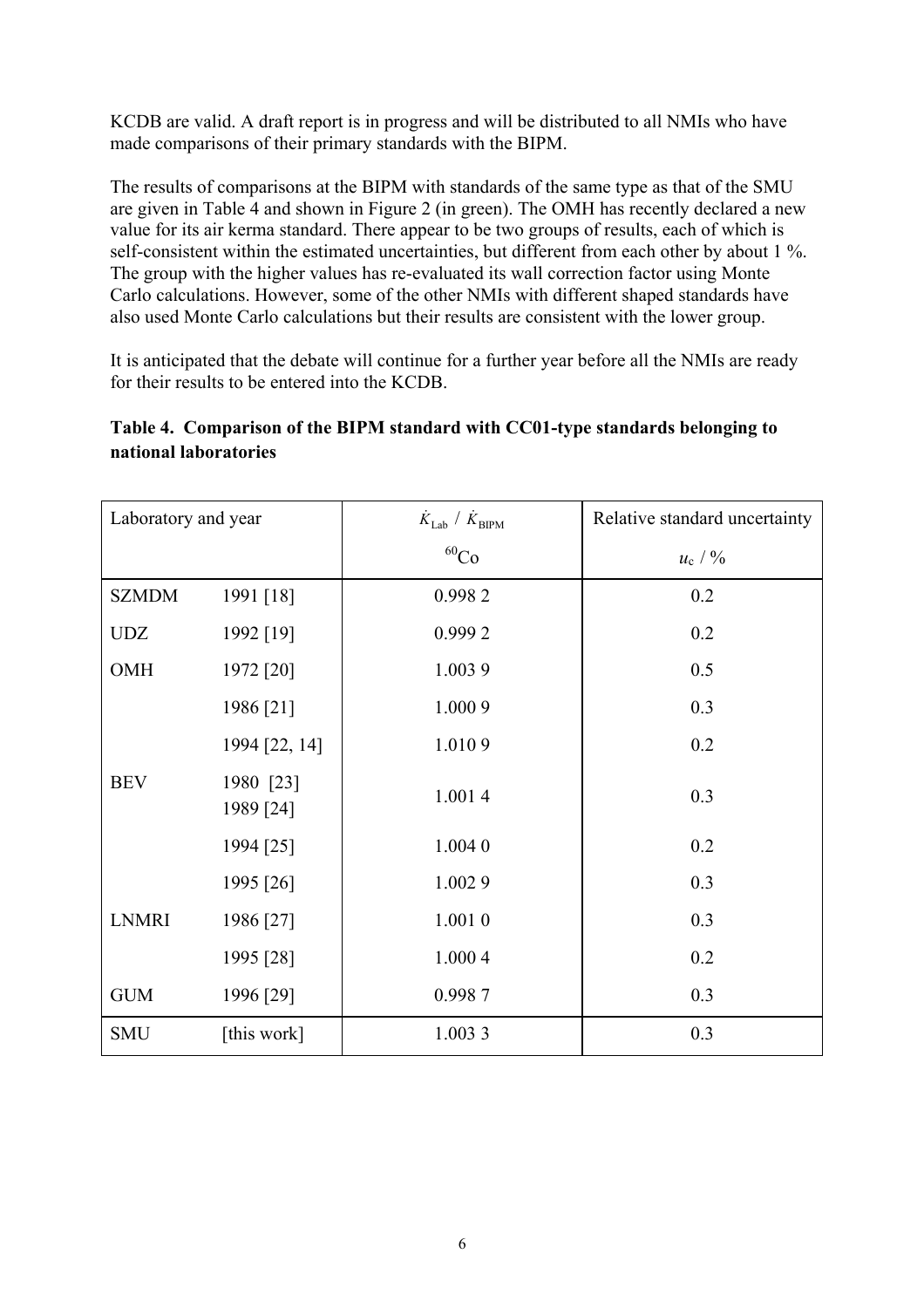

National metrology institute and year of comparison

### **7. Conclusion**

The SMU standard for air kerma in  ${}^{60}Co$  gamma radiation is in agreement (0.33 %) with the BIPM air kerma standard and with other national standards. This is shown in Figure 2. However, all the NMIs and the BIPM are currently re-evaluating their cavity chamber wall correction factors and the overall picture for the comparison results may well change as a consequence.

### **References**

- [1] BOUTILLON M. and NIATEL M.-T., A study of a graphite cavity chamber for absolute measurements of 60Co gamma rays, *Metrologia*, 1973, **9**, 139-146.
- [2] BOUTILLON M. ALLISY-ROBERTS P.J. and BURNS D.T., Measuring conditions used for the calibration of ionization chambers at the BIPM, *Rapport BIPM-01/04*, 2001, 19 pp.
- [3] BIPM, Constantes physiques pour les étalons de mesure de rayonnement, *BIPM Com. Cons. Etalons Mes. Ray. Ionisants*, *Section (I)*, 1985, **11**, p. R45 (Paris: Offilib).
- [4] GABRIS F., PRIBYLSKY P., DOBROVODSKY J., Photon radiation standard complex report representing quantities photon air kerma, photon absorbed dose to water, photon dose equivalents and their rates, Final SMU Report, December 2000, 42 pp.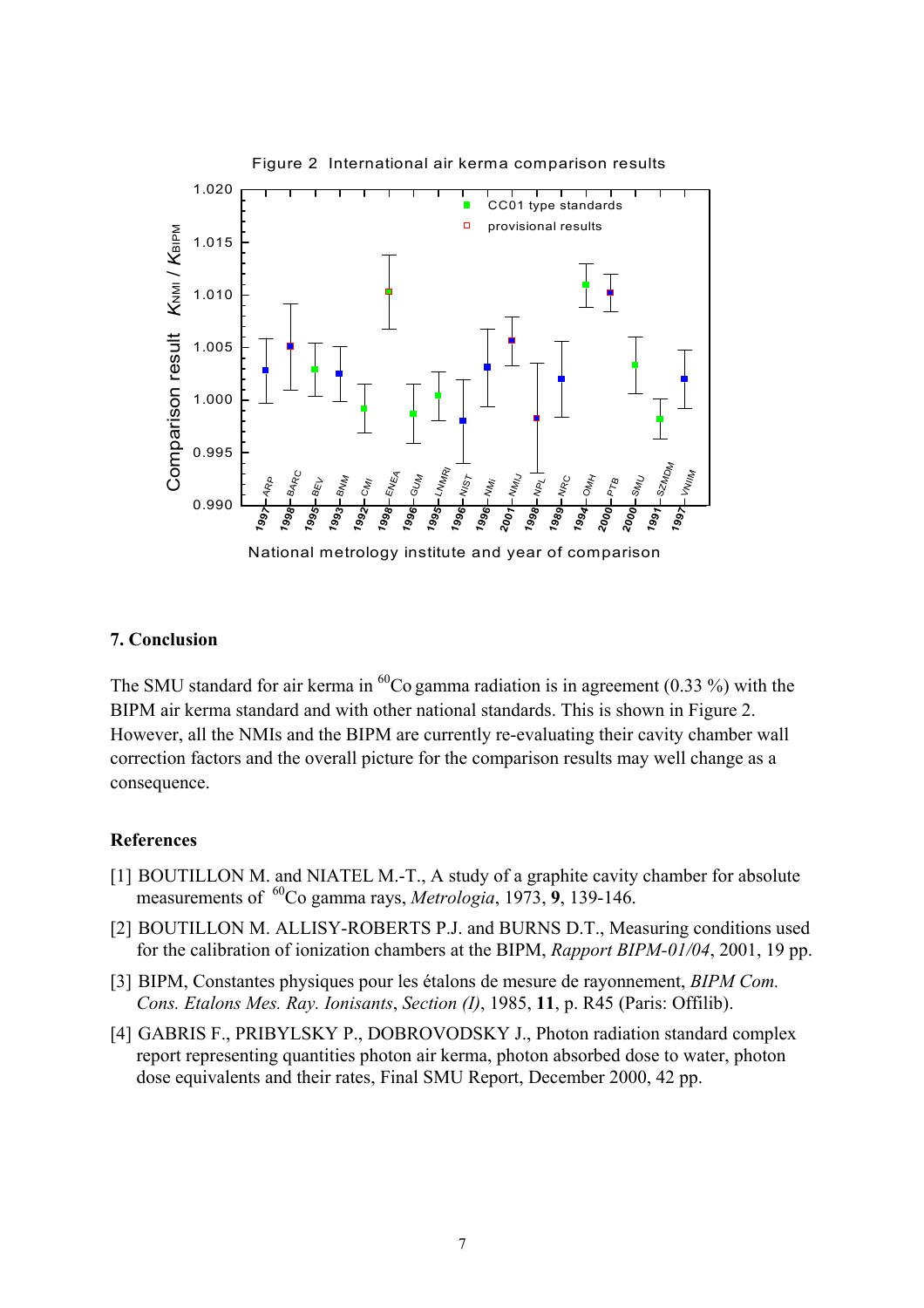- [5] BOUTILLON M. and PERROCHE A.-M., Radial non-uniformity of the BIPM  ${}^{60}Co$ beam, *Rapport BIPM-89/2*, 1989, 9 pp.
- [6] IAEA, X- and gamma-ray standards for detector calibration, *IAEA TECDOC-619,* 1991.
- [7] ROGERS D.W.O., BIELAJEW A.F. and NAHUM A.E. Ion chamber response and *A*wall correction factors in a 60Co beam by Monte Carlo simulation, *Phys. Med. Biol.* **30**, 1985, 429–443.
- [8] BIELAJEW A.F. and ROGERS D.W.O. Implications of new correction factors on primary air kerma standards in 60Co beams, *Phys. Med. Biol.* **37**, 1992, 1283–1291.
- [9] ROGERS D.W.O. and TREURNIET J. Monte Carlo calculated wall and axial nonuniformity corrections for primary standards of air kerma, *NRCC Report PIRS–663* and *CCRI Working document* CCRI(I)/99-26, 1999, 25 pp.
- [10] KONDO S. and RANDOLPH M.L. Effect of finite size of ionization chambers on measurements of small photon sources, *Radiat. Res.* **13**, 1960, 37–60.
- [11] BIELAJEW A.F. Correction factors for thick-walled ionisation chambers in pointsource photon beams, *Phys. Med. Biol*. **35**,1990, 501–516.
- [12] BÜERMANN L., KRAMER H.-M. and CSETE I. Results supporting calculated wall correction factors for cavity chambers, *CCRI Working document* CCRI(I)/01-18, 2001, 10 pp.
- [13] BIPM, (1999) The estimation of  $k_{\text{att}}$ ,  $k_{\text{sc}}$   $k_{\text{CEP}}$  and their uncertainties in, *Com.Cons.Ray.Ionisants* **16** 145-146 (Paris:Offilib).
- [14] CSETE I., New correction factors for the OMH air kerma standard for  $^{137}Cs$  and  $^{60}Co$ radiation, *CCRI Working document* CCRI(I)/01-03, 2001, 2 pp.
- [15] KRAMER H.-M., BÜERMANN L. and CSETE I. Comparison of the PTB and OMH air kerma standards for 60Co and 137Cs gamma radiation, *CCRI Working document* CCRI(I)/01-17, 2001, 9 pp.
- [16] ROGERS D.W.O., CAFFREY J.P., KAWRAKOW I. and SHORTT K.R. (2001) Wall correction factors for graphite walled ion chambers, *CCRI Working document* CCRI(I)/01-25*,* 10 pp.
- [17] ROGERS D.W.O., CAFFREY J.P., KAWRAKOW I. and SHORTT K.R. Update to wall correction factors for graphite walled ion chambers, *CCRI Working document* CCRI(I)/01-39, 2001, 8 pp.
- [18] PERROCHE A.-M. and SPASIC JOKIC V., Comparison of the air kerma standards of SZMDM and BIPM for <sup>60</sup>Co radiation, *Rapport BIPM-92/3*, 1992, 6 pp.
- [19] PERROCHE A.-M., BOUTILLON M., KOVAR I and WAGNER R., Comparison of the air kerma standards of the UDZ and the BIPM for 60Co radiation, *Rapport BIPM-93/1*, 1993, 6 pp.
- [20] NIATEL M.-T., Comparaison des étalons d'exposition  $(^{60}Co)$  du BIPM et de l'OMH, *Procès-verbaux du CIPM*, **41** (1973) 62 (Paris: Offilib).
- [21] ALLISY A., BIPM comparison of exposure rate and air kerma rate in  ${}^{60}Co$  gamma rays, *BIPM Rapport*, October 1986.